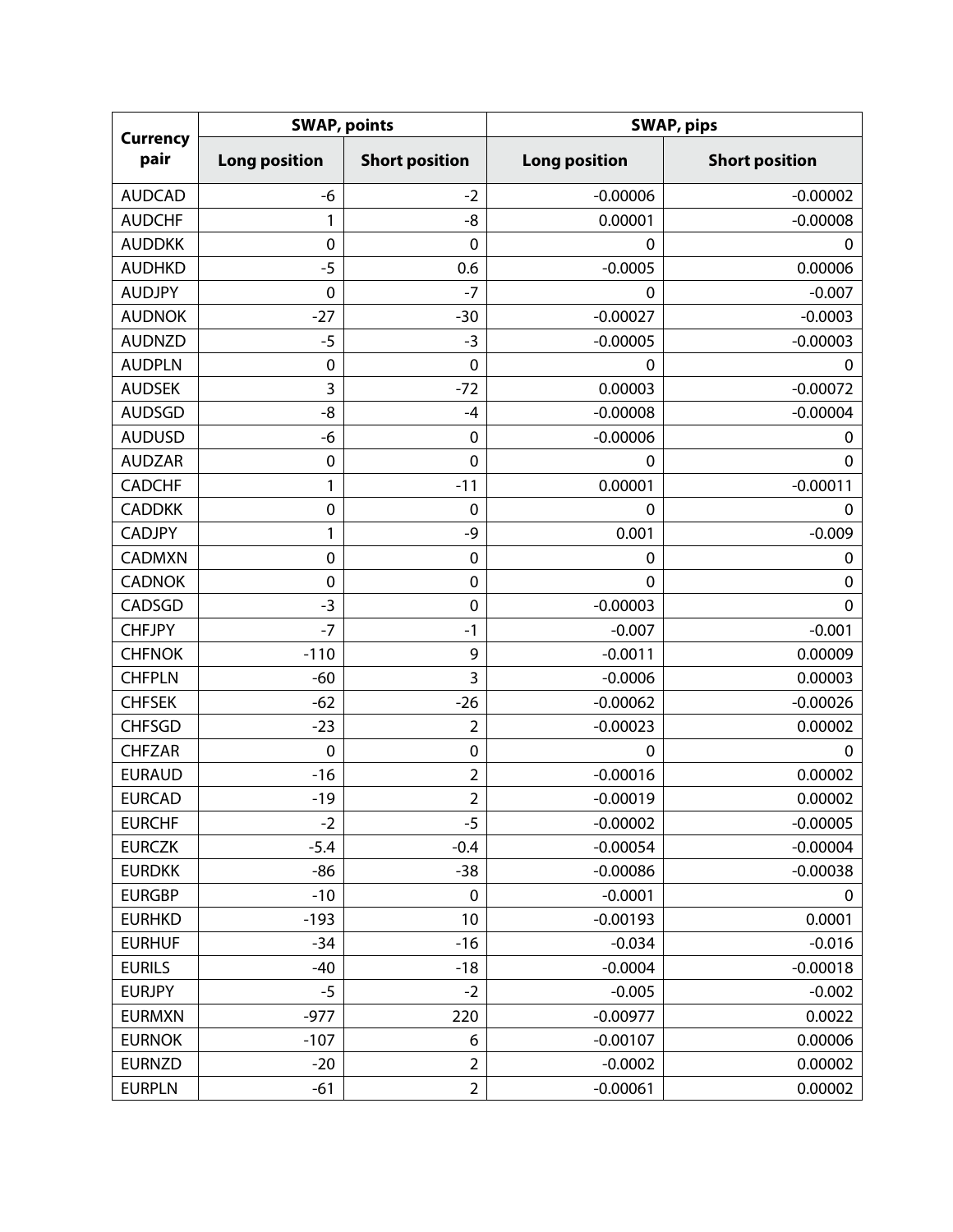| <b>EURRUB</b> | $-2930$          | 691            | $-0.0293$      | 0.00691     |
|---------------|------------------|----------------|----------------|-------------|
| <b>EURSEK</b> | $-52$            | $-41$          | $-0.00052$     | $-0.00041$  |
| <b>EURSGD</b> | $-23$            | 1              | $-0.00023$     | 0.00001     |
| <b>EURTRY</b> | $-745$           | 195            | $-0.00745$     | 0.00195     |
| <b>EURUSD</b> | $-17$            | 3              | $-0.00017$     | 0.00003     |
| <b>EURZAR</b> | $-582$           | 148            | $-0.00582$     | 0.00148     |
| <b>GBPAUD</b> | -9               | $-2$           | $-0.00009$     | $-0.00002$  |
| <b>GBPCAD</b> | $-12$            | $\mathbf 0$    | $-0.00012$     | 0           |
| <b>GBPCHF</b> | 1                | $-12$          | 0.00001        | $-0.00012$  |
| <b>GBPDKK</b> | $-54$            | $-82$          | $-0.00054$     | $-0.00082$  |
| <b>GBPJPY</b> | $\mathbf 0$      | $-9$           | $\mathbf 0$    | $-0.009$    |
| <b>GBPNOK</b> | $-66$            | $-29$          | $-0.00066$     | $-0.00029$  |
| <b>GBPNZD</b> | $-12$            | $-1$           | $-0.00012$     | $-0.00001$  |
| <b>GBPPLN</b> | $-44$            | $-14$          | $-0.00044$     | $-0.00014$  |
| <b>GBPSEK</b> | $\mathbf 0$      | $-103$         | $\mathbf 0$    | $-0.00103$  |
| <b>GBPSGD</b> | $-17$            | $-2$           | $-0.00017$     | $-0.00002$  |
| <b>GBPTRY</b> | $-782$           | 214            | $-0.00782$     | 0.00214     |
| <b>GBPUSD</b> | $-12$            | $\overline{2}$ | $-0.00012$     | 0.00002     |
| <b>GBPZAR</b> | $-559$           | 137            | $-0.00559$     | 0.00137     |
| <b>HKDJPY</b> | $\boldsymbol{0}$ | $-3$           | $\mathbf 0$    | $-0.00003$  |
| <b>MXNJPY</b> | $\mathbf 0$      | $\mathbf 0$    | $\mathbf 0$    | 0           |
| <b>NOKJPY</b> | $\mathbf 0$      | $-2$           | $\mathbf 0$    | $-0.00002$  |
| <b>NOKSEK</b> | $-1$             | $-14$          | $-0.00001$     | $-0.00014$  |
| <b>NZDCAD</b> | $-5$             | $-3$           | $-0.00005$     | $-0.00003$  |
| <b>NZDCHF</b> | 1                | -9             | 0.00001        | $-0.00009$  |
| <b>NZDJPY</b> | $\pmb{0}$        | -8             | 0              | $-0.008$    |
| <b>NZDSEK</b> | $\boldsymbol{0}$ | $\mathbf 0$    | $\mathbf 0$    | $\mathbf 0$ |
| <b>NZDSGD</b> | $-7$             | $-5$           | $-0.00007$     | $-0.00005$  |
| <b>NZDUSD</b> | $-5$             | $\pmb{0}$      | $-0.00005$     | 0           |
| <b>PLNJPY</b> | $\boldsymbol{0}$ | $\pmb{0}$      | $\mathbf 0$    | $\mathbf 0$ |
| SGDJPY        | $\pmb{0}$        | $-11$          | $\mathbf 0$    | $-0.011$    |
| <b>TRYJPY</b> | $\pmb{0}$        | $-21$          | $\mathbf 0$    | $-0.021$    |
| <b>USDCAD</b> | $\pmb{0}$        | -9             | $\overline{0}$ | $-0.00009$  |
| <b>USDCHF</b> | 3                | $-17$          | 0.00003        | $-0.00017$  |
| <b>USDCNH</b> | $-48$            | $-31$          | $-0.00048$     | $-0.00031$  |
| <b>USDCZK</b> | $-2$             | $-3$           | $-0.0002$      | $-0.0003$   |
| <b>USDDKK</b> | 1                | $-113$         | 0.00001        | $-0.00113$  |
| <b>USDHKD</b> | $-7.5$           | $-6.5$         | $-0.000075$    | $-0.000065$ |
| <b>USDHUF</b> | 1                | $-49$          | 0.001          | $-0.049$    |
| <b>USDILS</b> | 3                | $-59$          | 0.00003        | $-0.00059$  |
| <b>USDJPY</b> | $\overline{2}$   | $-15$          | 0.002          | $-0.015$    |